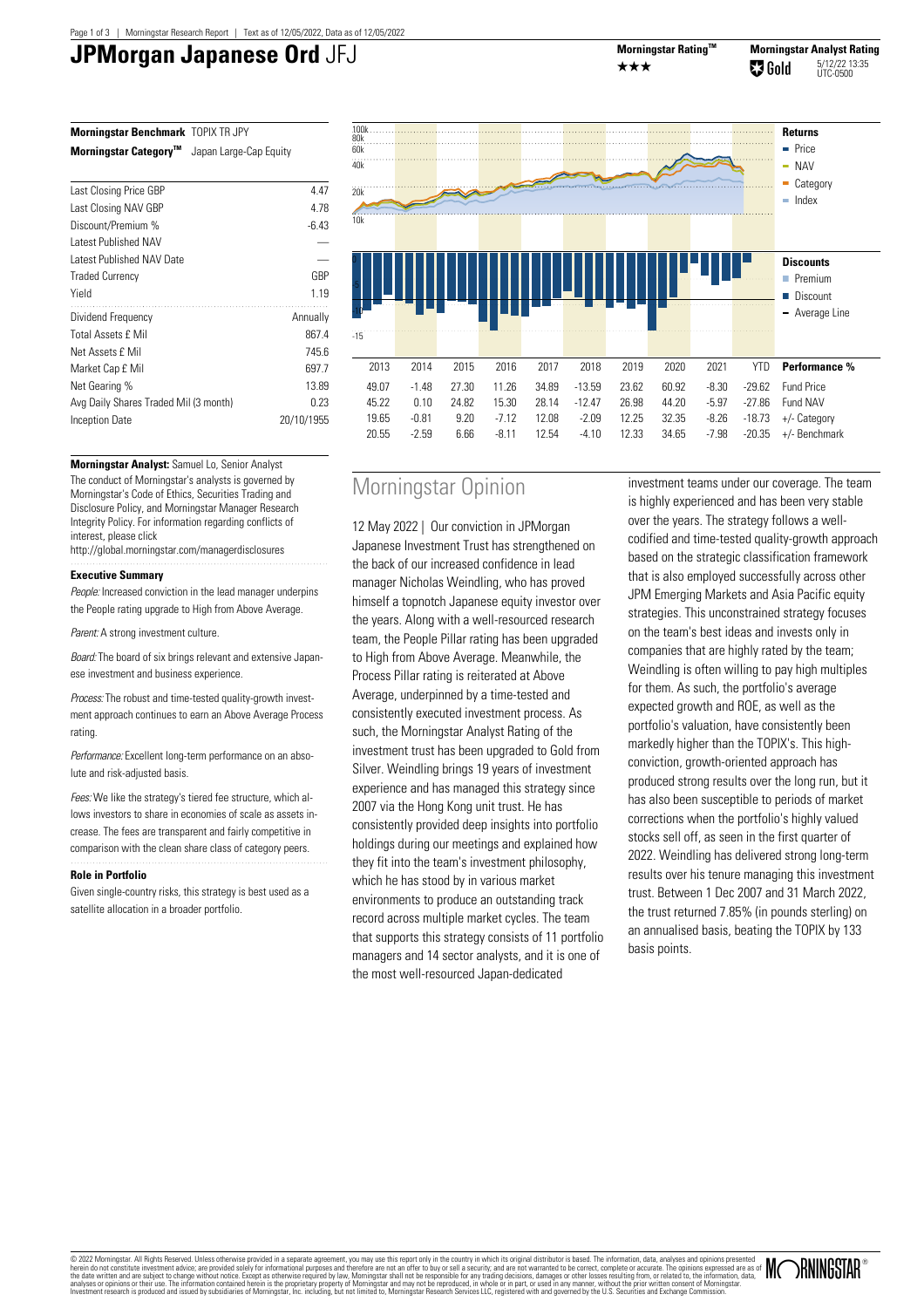## **Morningstar Global Fund Report Disclosure**

The Morningstar Global Fund Report ("Report") is for informational purposes, intended for financial professionals and/or qualified investors ("Users") and should not be the sole piece of information used by such Users or their clients in making an investment decision.

The analysis within this report is prepared by the person(s) noted in their capacity as an analyst for Morningstar. The opinions expressed within the Report are given in good faith, are as of the date of the Report and are subject to change without notice. Neither the analyst nor Morningstar commits themselves in advance to whether and in which intervals updates to the Report are expected to be made. The written analysis and Morningstar Analyst Rating within this Report are statements of opinions; they are not statements of fact.

Morningstar believes its analysts make a reasonable effort to carefully research information contained in their analysis. The information on which the analysis is based has been obtained from sources which are believed to be reliable such as, for example, the fund's prospectus and shareholder reports (or their equivalents), fund company website, interviews with fund company personnel, and relevant and appropriate press sources as well as data, statistics and information within Morningstar's own database. Morningstar does not perform an audit or seek independent verification of any of the data, statistics, and information it receives.

Unless otherwise provided in a separate agreement, Users accessing this Report may only use it in the country in which the Morningstar distributor is based. Unless stated otherwise, the original distributor of the report is Morningstar Inc., a U.S.A. domiciled financial institution.

This Report is for informational purposes only and has no regard to the specific investment objectives, financial situation or particular needs of any specific recipient. This publication is intended to provide information to assist institutional investors in making their own investment decisions, not to provide investment advice to any specific investor. Therefore, investments discussed and recommendations made herein may not be suitable for all investors; Users and User clients must exercise their own independent judgment as to the suitability of such investments and recommendations in the light of their own investment objectives, experience, taxation status and financial position.

The information, data, analyses and opinions presented herein are not warranted to be accurate, correct, complete or timely. Unless otherwise provided in a separate agreement, Morningstar makes no representation that the Report contents meet all of the presentation and/or disclosure standards applicable in the jurisdiction the recipient is located.

Except as otherwise required by law or provided for in a separate agreement, the analyst, Morningstar and its officers, directors and employees will not be responsible or liable for any trading decisions, damages or other losses resulting from, or related to, the information, data, analyses or opinions within the report. Morningstar encourages Users and User clients to read all relevant issue documents (e.g., prospectus) pertaining to the security concerned, including without limitation, information relevant to its investment objectives, risks, and costs before making an investment decision and when deemed necessary, to seek the advice of a legal, tax, and/or accounting professional.

The Report and its contents are not directed to, or intended for distribution to or use by, any person or entity who is a citizen or resident of or located in any locality, state, country or other jurisdiction where such distribution, publication, availability or use would be contrary to law or regulation or which would subject Morningstar or its affiliates to any registration or licensing requirements in such jurisdiction.

Where this report is made available in a language other than English and in the case of inconsistencies between the English and translated versions of the report, the English version will control and supersede any ambiguities associated with any part or section of a report that has been issued in a foreign language. Neither the analyst, Morningstar, or Morningstar affiliates guarantee the accuracy of the translations.

This Report may be distributed in certain localities, countries and/or jurisdictions ("Territories") by independent third parties or independent intermediaries ("Distributors"). Such Distributors are not acting as agents or representatives of the analyst or Morningstar. In Territories where a Distributor distributes our Report, the Distributor, and not the analyst or Morningstar, is solely responsible for complying with all applicable regulations, laws, rules, circulars, codes and guidelines established by local and/or regional regulatory bodies, including laws in connection with the distribution third-party research reports.

#### **Morningstar Analyst Rating**

|                     | 2020 | 2021 | 2022 |  |
|---------------------|------|------|------|--|
| <b>W</b> Gold       |      |      |      |  |
| <b>要 Silver</b>     |      |      |      |  |
| <b>Bronze</b>       |      |      |      |  |
| Neutral             |      |      |      |  |
| <b>Negative</b>     |      |      |      |  |
| <b>Under Review</b> |      |      |      |  |
| Not Ratable         |      |      |      |  |

For a list of funds which Morningstar currently covers and provides written analysis on please contact your local Morningstar office. For information on the historical Morningstar Analyst Rating for this fund or any Fund Morningstar covers, please contact your local Morningstar office.

Please note that investments in securities (including mutual funds) are subject to market and other risks and there is no assurance or guarantee that the intended investment objectives will be achieved. Past performance of a security may or may not be sustained in future and is no indication of future performance. A security investment return and an investor's principal value will fluctuate so that, when redeemed, an investor's shares may be worth more or less than their original cost. A security's current investment performance may be lower or higher than the investment performance noted within the report. Morningstar's Risk, Return and Star Rating serves as useful data points with respect to evaluating a fund's risk profile.

A current yield percentage is not a reflection of the actual return an investor will receive in all cases as market prices for securities are constantly changing due to such things as market factors. Where a security is denominated in a different currency than the currency of the User or User's clients, changes in rates of exchange may have an adverse effect on the value, price or income of or from that investment.

Indexes noted within the report are unmanaged, their returns do not include payment of any sales charges or fees an investor would pay to purchase securities, and cannot be invested in directly.

In certain jurisdictions, the Report contents, except for the Morningstar Analyst Rating and key analysis/opinions, may be shared with the fund company prior to publication. In the unlikely event that Morningstar would change their analysis/opinions and/or the Morningstar Analyst Rating based on feedback as result of such review, the Report would disclose such a fact.

## **Conflicts of Interest:**

- **•** Analysts may own (actual or beneficial) interests in the financial products that are the subject of the Report. No material interests are held by Morningstar, the analyst or their immediate family in the financial products that are the subject of the Report.
- **•** Analysts' compensation is derived from Morningstar's overall earnings and consists of salary, bonus and in some cases restricted stock. Analysts' receive no compensation or material benefits from product issuers or third parties in connection with the Report.#
- **•** Morningstar does not receive commissions for providing research and does not charge financial product issuers to be rated.
- **•** Analysts may not pursue business and employment opportunities outside Morningstar within the investment industry (including but not limited to, working as a financial planner, an investment adviser or investment adviser representative, a broker-dealer or broker-dealer agent, a financial writer, reporter, or analyst).
- **•** Morningstar may provide the product issuer or its related entities with services or products for a fee and on an arms' length basis including software products and licenses, research and consulting services, data services, licenses to republish our ratings and research in their promotional material, event sponsorship and website advertising.
- **•** Morningstar affiliates (i.e., its investment management group) may have arrangements with a fund company's affiliate to provide investment consulting advice some of which an analyst may issue investment research reports on one or more of the fund company's funds. However, analysts do not have authority over Morningstar's investment management group's business arrangements nor allow employees from the investment management group to participate or influence the analysis or opinion prepared by them.
- **•** Morningstar, Inc. is a publically traded company (Ticker Symbol: MORN) and thus a fund which is the subject of this Report may own more than 5% of Morningstar, Inc.'s total outstanding shares. Please access Morningstar, Inc.'s proxy statement, "Security Ownership of Certain Beneficial Owners and Management" section http://investorrelations.morningstar.com/sec.cfm?doctype=Proxy&year=&x=12. A fund's holding of Morningstar stock has no bearing on and is not a requirement for funds Morningstar determines to cover

Analysts do not have any other material conflicts of interest at the time of publication. Users wishing to obtain further information should contact their local Morningstar office or refer to <https://corporate.morningstar.com/us/asp/subject.aspx?xmlfile=540.xml>

#### **The Morningstar Analyst Rating™ for Funds**

The Morningstar Analyst Rating™ for Funds is a forward-looking analysis of a fund. The Analyst Rating does not express a view on a given asset class or peer group; rather, it seeks to evaluate each fund within the context of its objective, an appropriate benchmark, and peer group.

The date shown next to the Morningstar Analyst Rating is the date on which Morningstar Manager Research Analyst assigned or reaffirmed the current rating for the fund based on the analyst's latest review and research report for the fund.

#### **The Five (5) Pillars**

Morningstar has identified five key areas that we believe are crucial to predicting the future success of funds: People, Parent, Process, Performance, and Price. Each pillar is evaluated when assessing a fund as well as the interaction between the pillars, which we believe is crucial to understanding a fund's overall merit.

#### **People**

The overall quality of a fund's investment team is a significant key to its ability to deliver superior performance relative to its benchmark and/or peers. Evaluating a fund's investment team requires that analysts assess several relevant items including how key decisions are made.

#### **Parent**

We believe the parent organization is of utmost importance in evaluating funds. The fund's management set the tone for key elements of our evaluation, including capacity management, risk management, recruitment and retention of talent, and incentive pay. Beyond these operational areas, we prefer firms that have a culture of stewardship and put investors first to those that are too heavily weighted to salesmanship.

### **Process**

We look for funds with a performance objective and investment process (for both security selection and portfolio construction) that is sensible, clearly defined, and repeatable. In addition, the portfolio should be constructed in a manner that is consistent with the investment process and performance objective.

#### **Performance**

We do not believe past performance is necessarily predictive of future results, and this factor accordingly receives a relatively small weighting in our evaluation process. In particular, we strive not to anchor on short-term performance. However, we do believe that the evaluation of long-term return and risk patterns is vital to determining if a fund is delivering to our expectations.

#### **Price**

To reflect actual investor experience, price is evaluated within the context of the relevant market or cross-border region—for example, the United States, Australia, Canada, or Europe. In recognition of differences in scale and distribution costs in various markets, the level at which a fund is penalised for high fees or rewarded for low fees can vary with region. In Europe, for example, funds are penalised if they land in the most expensive quintile of their Morningstar category and are rewarded if they land in the cheapest quintile. The assessment is made using annual expense ratios, but in the case of funds with performance fees, expenses are evaluated excluding any performance fees and then the structure of the performance fee is evaluated separately.

#### **Morningstar Analyst Ratings**

Morningstar Analyst Ratings are assigned on a five-tier scale running from Gold to Negative. The top three ratings, Gold, Silver, and Bronze, all indicate that our analysts think highly of a fund; the difference between them corresponds to differences in the level of analyst conviction in a fund's ability to outperform its benchmark and peers through time, within the context of the level of risk taken.

#### **Gold**

Represents funds that our analyst has the highest-conviction in for that given investment mandate. By giving a fund a Gold rating, we are expressing an expectation that it will outperform its relevant performance benchmark and/or peer group within the context of the level of risk taken over the long term (defined as a full market cycle or at least five

© 2022 Momingstar. All Rights Reserved. Unleas otherwise provided in a separate agreement, you may use this report only inte country in which its original distributor is based. The information, data, analyses and therefore